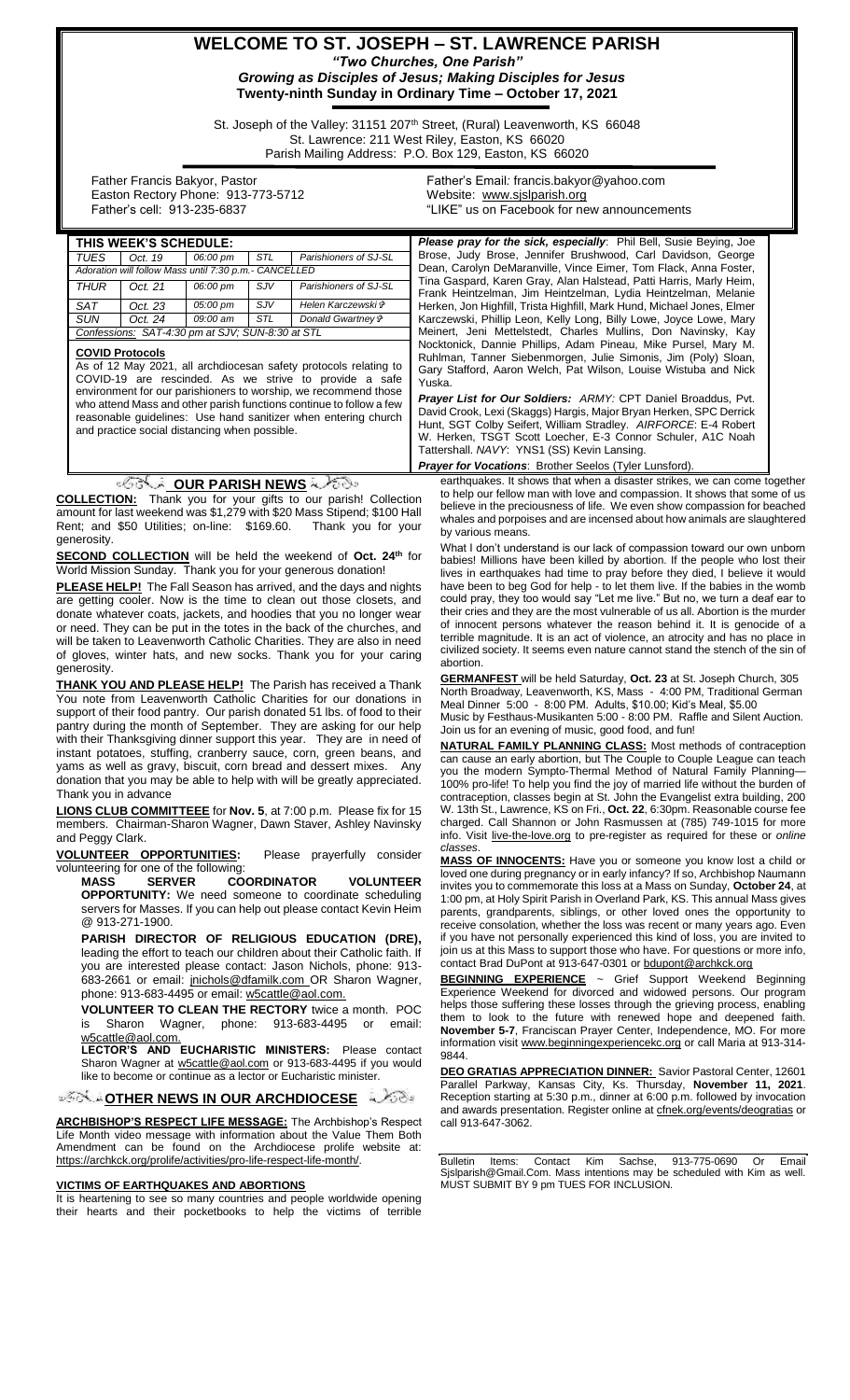#### **PAGE 2 – bulletin (FOR POSTING ON THE CHURCH INTERNET SITE)**

**WORLDWIDE MARRIAGE ENCOUNTER**: What to do after the "I do's" are done. Your wedding day was just the start of a life-long journey together. A Worldwide Marriage Encounter weekend will give you five proven tools to help you thrive as a couple as you navigate through the hills and valleys along the way. It is never too early, or too late, to invest in your marriage! The next in-person weekends in the Kansas City area will be **November 12-14, 2021 & February 25-27, 2022**. A virtual format is being offered on **December 3-5, 2021**. For more information, or to apply for a weekend, visit www.WWME.org, or call/email Deacon Tony & amp; Barb Zimmerman at 816-741-4066, [tonybarbz@prodigy.net](mailto:tonybarbz@prodigy.net)

### **MARCH FOR LIFE 2022 YOUTH PILGRIMAGE**

Together We Stand for the Unborn: Abortion is the most significant human rights abuse of our time. Will you take a stand? Join us this year for the March for Life in Washington DC **January 19-23, 2022**. We will depart on January 19, after Mass with Archbishop then join him in Washington DC for the Vigil at the Basilica and the March & Rally at the Mall. Cost is \$415 and includes Hotel and Transportation. Please use this link to sign up your group. More details will follow registration. Please email Rick Cheek if you have any questions: youth2@archkck.org

**CHWC MISSION TRIP TO ST. CROIX MARCH 2022:** High School Youth and adults from all over the Archdiocese are invited to join RYMO for a Catholic custom mission trip **March 13-19, 2022** to St. Croix. Registration & deposit (\$200) *deadline is the end of September*. Find details at www.archkck.org/rural/youth under the events drop down menu. Please the following flier for more information and feel free to contact ruralyouth@archkck.org with questions!

## ್**ಗ**ೋ RESOURCES ಎಂ

**PRAYER FROM POPE FRANCIS DURING THE CORONAVIRUS PANDEMIC** O Mary, you shine continuously on our journey as a sign of salvation and hope. We entrust ourselves to you, Health of the Sick. At the foot of the Cross you participated in Jesus' pain, with steadfast faith. You, Salvation of the Roman People, know what we need. We are certain that you will provide, so that, as you did at Cana of Galilee, joy and feasting might return after this moment of trial

Help us, Mother of Divine Love, to conform ourselves to the Father's will and to do what Jesus tells us. He who took our sufferings upon Himself, and bore our sorrows to bring us, through the Cross, to the joy of the Resurrection. Amen.

We seek refuge under your protection, O Holy Mother of God. Do not despise our pleas – we who are put to the test – and deliver us from every danger, O glorious and blessed Virgin.

**ONLINE MASSES:** For those who may not be able to attend our parish masses, here are some of the masses that are available to watch on line or on television:

- For regular TV Channel 38 airs Sunday morning Mass at 7:00am each week.
- For Dish and DirecTV EWTN airs Sunday Mass a few times throughout the day.
- For livestream here are some you may wish to look up:
	- o Church of the Ascension, Overland Park Sunday Masses at 8:15am, 10:00am, 11:45am & 5:00pm - <https://kcascension.org/>
	- Queen of the Holy Rosary, Wea Sunday Mass at 8:30am - <https://qhrwea.church/watch-daily-mass>
	- St. Michael the Archangel, Leawood Sunday Mass at 9:00am - <https://stmichaelcp.org/ecatholic-live>

Here you can find links to Holy Masses online from different parishes all around the world. There is a link to see the calendar with the Catholic Holy Masses live online. Click on the chosen hour when you want to see the Holy Mass online[. https://mass-online.org/daily-holy-mass-live-online](https://mass-online.org/daily-holy-mass-live-online)

### **PLANNED GIVING BRIEF: CARES ACT – TAX BENEFITS FOR CHARITABLE GIVING EXTENDED THROUGH 2021**

**Increase in tax deduction for cash gifts:** For donors that itemize their tax return, before the new legislation, the annual income limit was capped at 60% for cash gifts. The new legislation allows for charitable donations up to 100% of a donor's annual income.

2. **New deduction:** If you do not itemize when filing your tax return, to reduce your tax liability, you will be allowed to take a special tax deduction of up to \$300 for charitable donations. For more information visit the Archdiocesan website, *CatholicPlannedGiving.com.*